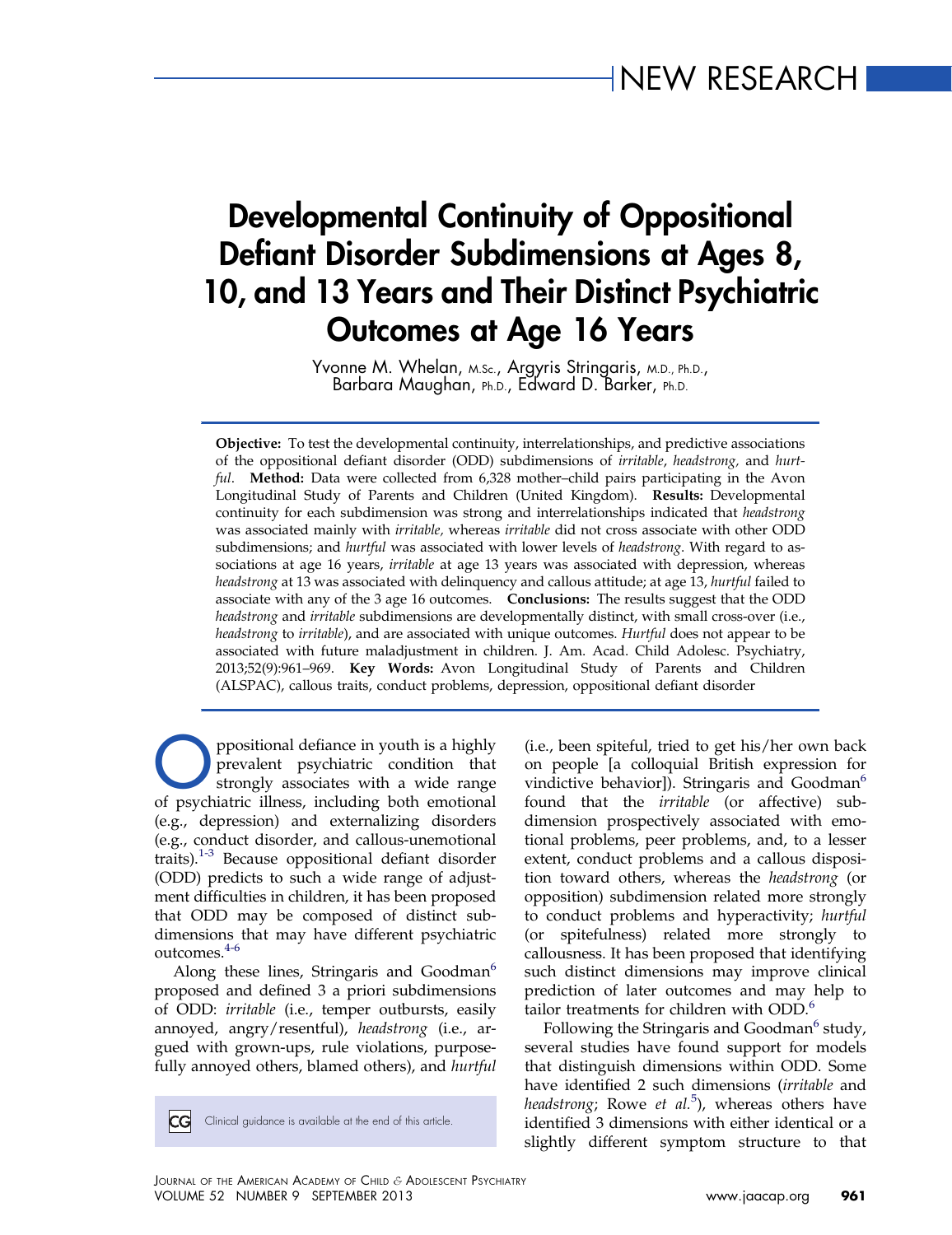originally described by Stringaris and Goodman,<sup>6</sup> such as Burke et al. $4.78$  Most recently, a study compared the proposed models and found strongest support for the 3-factor structure originally proposed by Stringaris and Goodman<sup>o</sup> and adopted by the  $DSM-5.9$ 

Based on the studies outlined above, it seems like there is good evidence for at least 2 ODD subdimensions (irritable and headstrong); however the developmental distinctiveness of these subdimensions has not been established. For example, the Stringaris and Goodman<sup>6</sup> study collapsed across ages 5 to 16 years, and therefore did not identify the subdimensions at the respective ages. Similarly, Burke  $et$   $al.^{7}$  examined the subdimensions by collapsing data across ages 5 and 8, whereas Rowe  $et$   $al.^5$  analyzed an accelerated cohort sequential study, and thereby collapsed data at the first wave for participants 9, 11, and 13 years of age. In addition, although Stringaris et  $al.^{10}$  did confirm ODD subdimensions, the analyses were conducted on waves of data that collapsed different ages. Finally, Ezpeleta et al.,<sup>11</sup> and Krieger et al.<sup>9</sup> performed cross-sectional studies rather than longitudinal studies, with a mean age of 3 years for the former and an age range of 6 to 12 years for the latter.

The current study sought to confirm evidence for the subdimensions of ODD as proposed by Stringaris and Goodman<sup>6</sup> from late childhood through to early adolescence. More specifically, we investigated, in parallel with the studies outlined earlier, the following: first, the reliability of the factor structure of the ODD subdimensions of irritable, headstrong, and hurtful at ages 8, 10, and 13 years; if these dimensions are to be used in future psychiatric classification it is important to know that they can be reliably measured; second, the degree to which developmental interrelationships of ODD subdimensions demonstrate continuity across this age range; it is important for clinicians and researchers to know whether children who are, say, irritable, will continue to be so over time or whether the boundaries between the dimensions are fluid over time; and third, the degree to which the ODD subdimensions at age 13 related to the age 16 outcomes of depression, conduct problems and callous attitude, controlling for ODD subdimensions at ages 8 and 10; this information is crucial for prediction and for further research into possible interventions.

### **METHOD**

#### Sample

The Avon Longitudinal Study of Children and Parents (ALSPAC) was established to understand how genetic and environmental characteristics influence health and development in parents and children. All pregnant women resident in a defined area in the southwestern part of England, with an expected date of delivery between April 1, 1991, and December 31, 1992, were eligible and 13,761 women (contributing 13,867 pregnancies) were recruited. These women have been followed up over the last 19 to 22 years.<sup>12</sup> When compared with 1991 National Census Data, the ALSPAC sample was found to be similar to the UK population as a whole.<sup>13</sup> Ethical approval for the study was obtained from the ALSPAC Law and Ethics Committee and the local research ethics committees. (More detailed information on ALSPAC is available at [http://www.bris.ac.uk/alspac/.](http://www.bris.ac.uk/alspac/))

#### **Measures**

Irritable, Headstrong, and Hurtful Subdimensions at Ages 8, 10, and 13 Years. Indicators of the 3 potential ODD subdimensions were derived from the Development and Well Being Assessment (DAWBA), a well-validated measure developed for the British Child Mental Health surveys,<sup>14</sup> which was rated by teachers and parents. In addition to generating binary (yes/no) diagnostic indicators, DAWBA algorithms have recently been developed to generate 6-level ordered-categorical measures of the probability of disorder for each of the individual items underlying the diagnoses, ranging from  $\langle 0.1\%$  to  $>70\%$ .<sup>15</sup> Evaluated in 2 large-scale national samples, these DAWBA "bands" functioned well as ordered-categorical measures, showed dose– response associations with mental health service contacts, and showed associations with potential risk factors very similar to those of clinician-rated diagnoses.<sup>16</sup>

The DAWBA asks 9 separate symptoms of ODD. Each parent- and teacher-rated question is introduced with the stem: "Over the last 6 months, and as compared with other children the same age, has s/he often . . . ." followed by the specific clause. Children were assigned a diagnosis only if their symptoms were causing significant distress or social impairment. Following the lead of Stringaris and Goodman,<sup>6</sup> irritable was defined by the following 3 symptoms: has temper outbursts; has been touchy or easily annoyed; and has been angry or resentful (age  $8$ ,  $\alpha = 0.81$ ; age 10,  $\alpha = 0.83$ ; age 13,  $\alpha = 0.85$ ). Headstrong was defined by the following 4 symptoms: argued with grown-ups; takes no notice of rules/refused to do as s/he is told; 3) seemed to do things to annoy other people on purpose; and blamed others for his/her own mistakes or bad behavior (age 8,  $\alpha = 0.86$ ; age 10,  $\alpha = 0.87$ ; age 13,  $\alpha = 0.87$ ). ODD *hurtful* was defined by these symptoms: been spiteful; tried to get his/her own back on